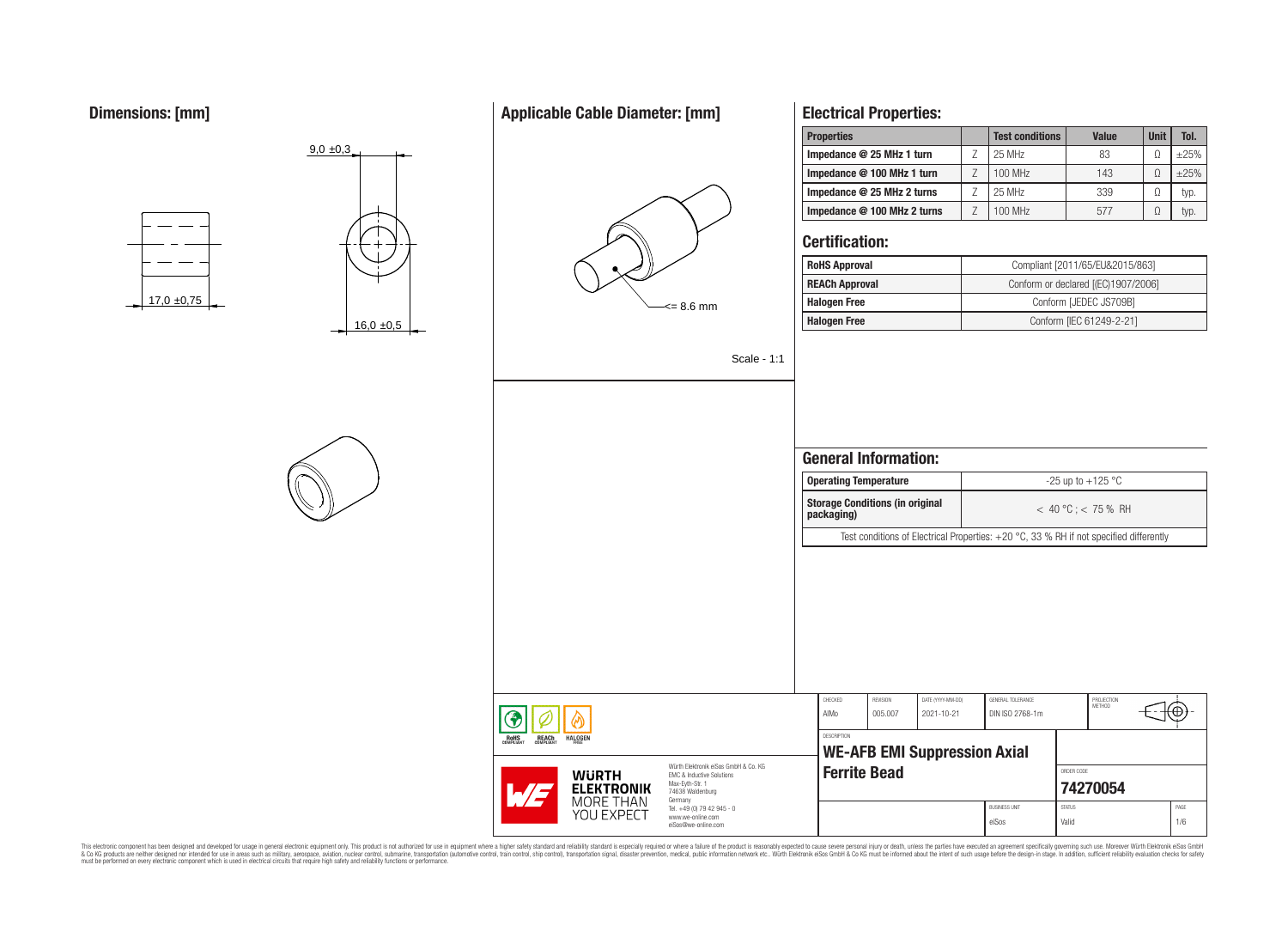## **General Properties:**

| <b>Properties</b>           |              | <b>Value</b> | <b>Unit</b>    | Tol. |  |  |  |
|-----------------------------|--------------|--------------|----------------|------|--|--|--|
| <b>Cable Diameter Max.</b>  |              | 8.6          | mm             |      |  |  |  |
| <b>Material</b>             |              | 4 W 620      |                |      |  |  |  |
| <b>Initial Permeability</b> | μ,           | 620          |                | typ. |  |  |  |
| <b>Curie Temperature</b>    | $\mathsf{C}$ | 150          | $\circ$ $\cap$ | typ. |  |  |  |
| <b>Test Cable</b>           |              | AWG26        |                |      |  |  |  |
| <b>Test Cable Length</b>    |              | 165          | mm             |      |  |  |  |

**Typical Impedance Characteristics:**



This electronic component has been designed and developed for usage in general electronic equipment only. This product is not authorized for subserved requipment where a higher selection equipment where a higher selection

◈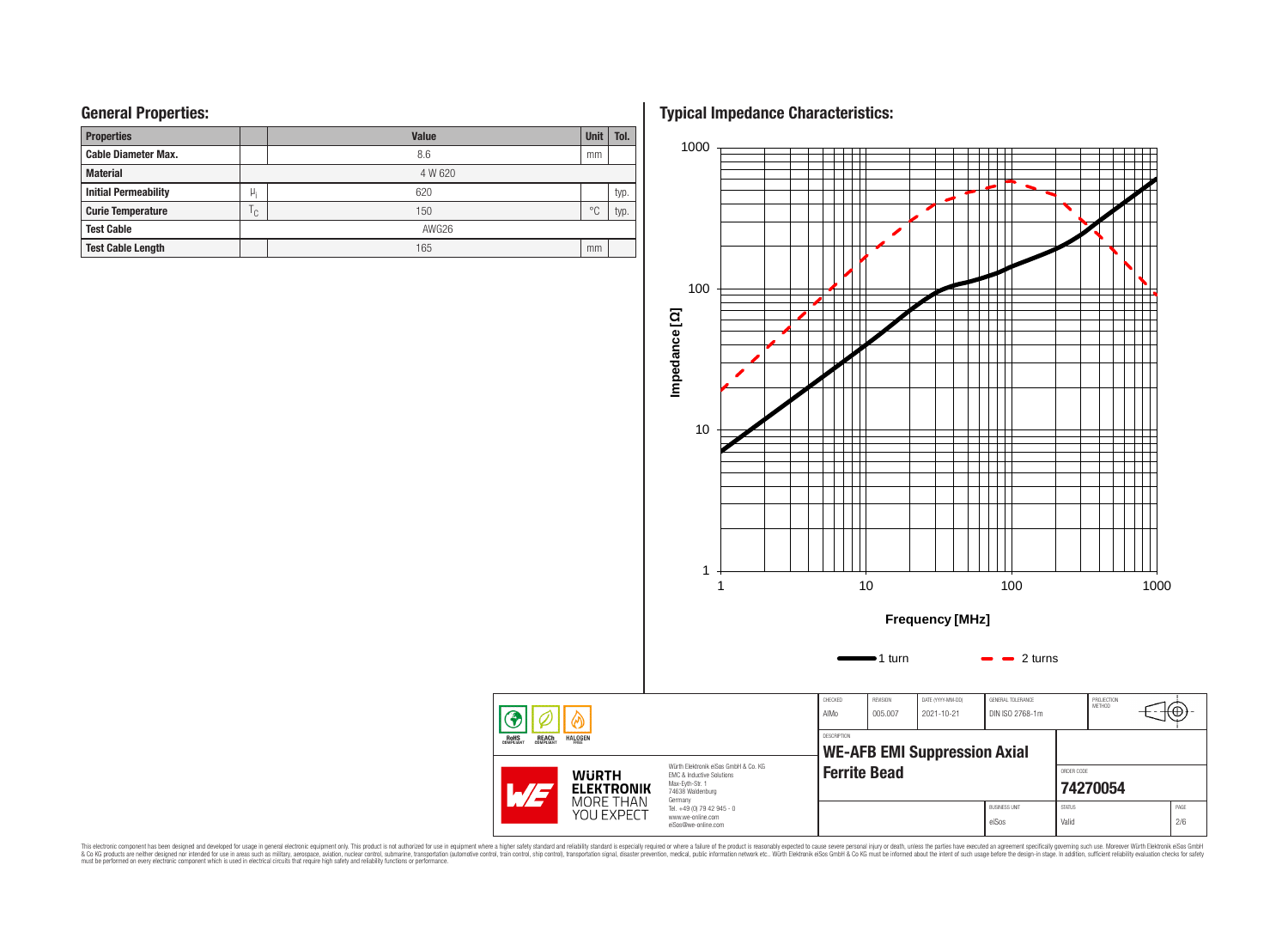**Packaging Specification - Tray: [mm]**



This electronic component has been designed and developed for usage in general electronic equipment only. This product is not authorized for use in equipment where a higher safely standard and reliability standard si espec & Ook product a label and the membed of the seasuch as marked and as which such a membed and the such assume that income in the seasuch and the simulation and the such assume that include to the such a membed and the such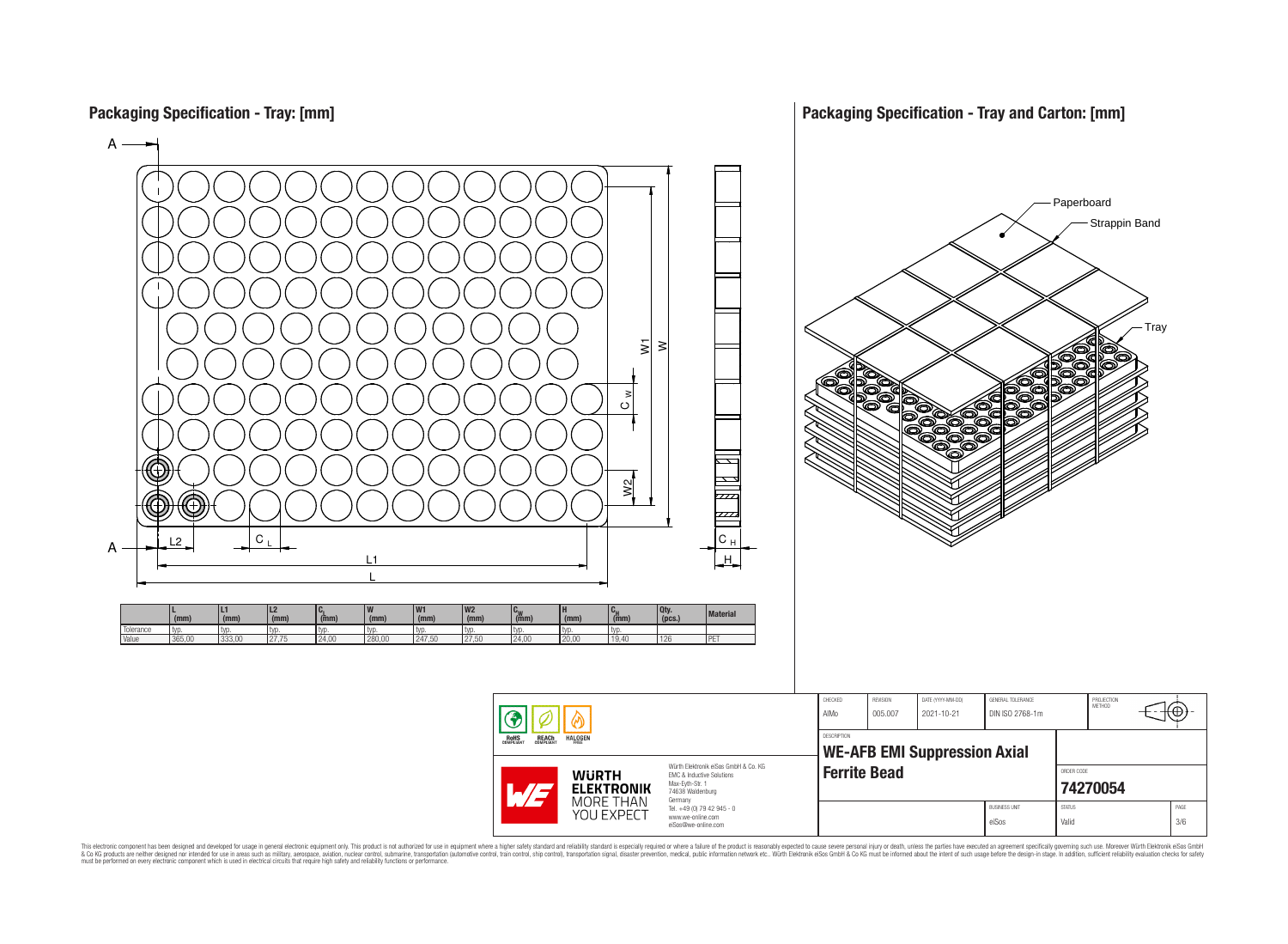

This electronic component has been designed and developed for usage in general electronic equipment only. This product is not authorized for subserved requipment where a higher selection equipment where a higher selection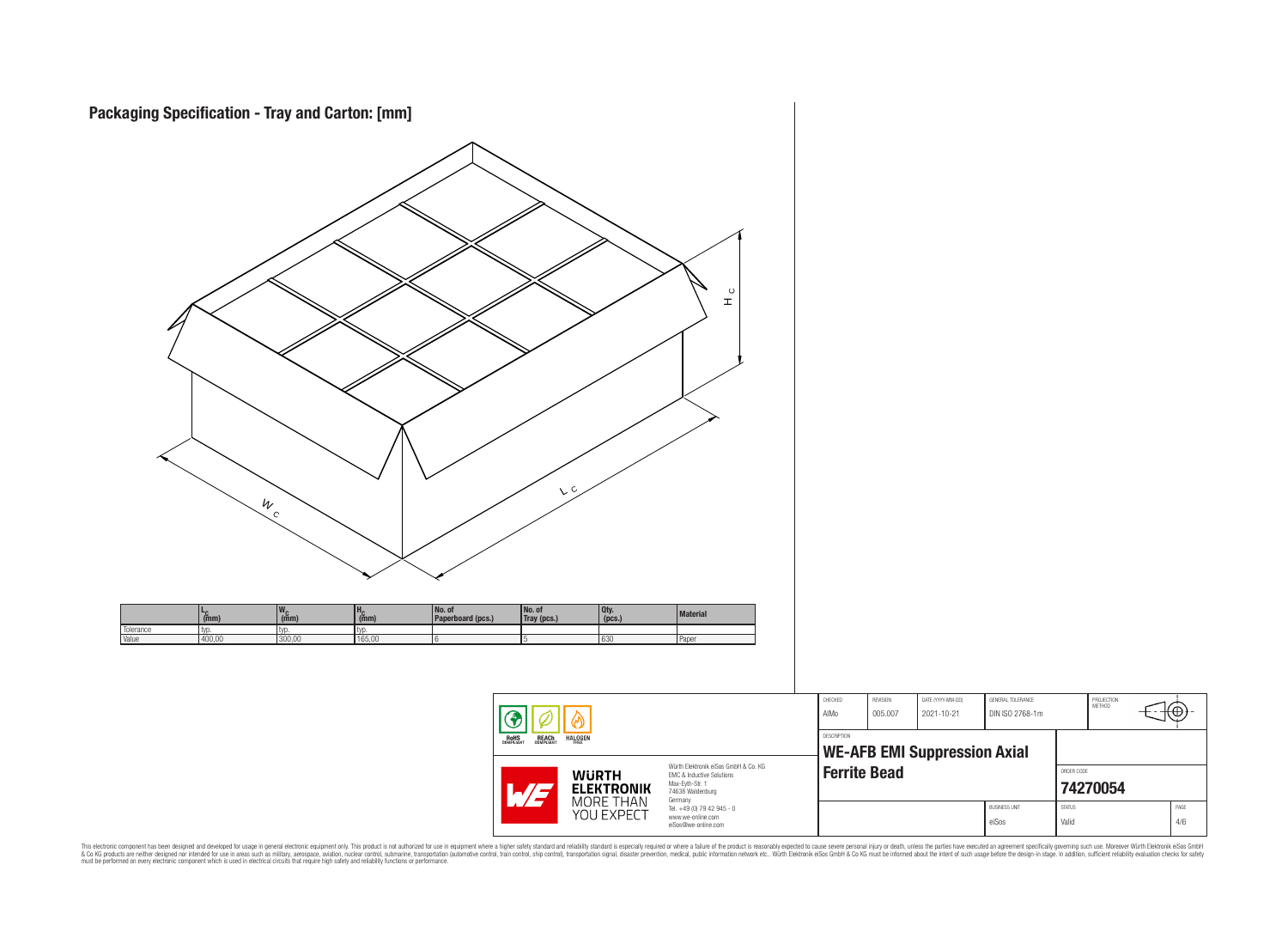# **Cautions and Warnings:**

# **The following conditions apply to all goods within the product series of WE-AFB of Würth Elektronik eiSos GmbH & Co. KG:**

#### **General:**

- This electronic component is designed and manufactured for use in general electronic equipment.
- Würth Elektronik must be asked for written approval (following the PPAP procedure) before incorporating the components into any equipment in fields such as military, aerospace, aviation, nuclear control, submarine, transportation (automotive control, train control, ship control), transportation signal, disaster prevention, medical, public information network, etc. where higher safety and reliability are especially required and/or if there is the possibility of direct damage or human injury.
- Electronic components that will be used in safety-critical or high-reliability applications, should be pre-evaluated by the customer.
- The component is designed and manufactured to be used within the datasheet specified values. If the usage and operation conditions specified in the datasheet are not met, the wire insulation may be damaged or dissolved.
- Do not drop or impact the components, the component may be damaged
- Würth Elektronik products are qualified according to international standards, which are listed in each product reliability report. Würth Elektronik does not warrant any customer qualified product characteristics beyond Würth Elektroniks' specifications, for its validity and sustainability over time.
- The responsibility for the applicability of the customer specific products and use in a particular customer design is always within the authority of the customer. All technical specifications for standard products also apply to customer specific products.

#### **Product specific:**

- Cleaning and Washing:
- Washing agents used during the production to clean the customer application might damage or change the characteristics of the component. Washing agents may have a negative effect on the long-term functionality of the product.

#### **Potting:**

• If the product is potted in the customer application, the potting material might shrink or expand during and after hardening. Shrinking could lead to an incomplete seal, allowing contaminants into the core. Expansion could damage the components.. We recommend a manual inspection after potting to avoid these effects.

#### **Storage Conditions:**

• A storage of Würth Elektronik products for longer than 12 months is not recommended. The material characteristics of the electronic components form a limiting factor for the storage stability. Therefore, all products shall be used within the period of 12 months based on the day of shipment.

- Do not expose the components to direct sunlight.
- The storage conditions in the original packaging are defined according to DIN EN 61760-2.
- The storage conditions stated in the original packaging apply to the storage time and not to the transportation time of the components.

#### **Packaging:**

• The packaging specifications apply only to purchase orders comprising whole packaging units. If the ordered quantity exceeds or is lower than the specified packaging unit, packaging in accordance with the packaging specifications cannot be ensured.

#### **Handling**

- Violation of the technical product specifications such as exceeding the maximum outer diameter of the cable will void the warranty.
- The usage in an acid as well as salty environment can be the reason for oxide (rust) on the surface of the ferrite body, damage or changes of the material characteristics. The acid or salty environment may have a negative effect on the long-term function of the product.
- If a component is pre-assembled with an adhesive tape, the adhesive duration and operating temperature cannot be guaranteed. This depends on the surface where the component will be mounted on. It also depends on the environmental conditions the component is exposed to. The customer has to evaluate this for his specific application.
- The temperature rise of the component must be taken into consideration. The operating temperature is comprised of ambient temperature and temperature rise of the component.The operating temperature of the component shall not exceed the maximum temperature specified.

These cautions and warnings comply with the state of the scientific and technical knowledge and are believed to be accurate and reliable. However, no responsibility is assumed for inaccuracies or incompleteness.

| <b>REACH</b><br>COMPLIANT<br><b>HALOGEN</b><br>ROHS<br>COMPLIANT |                                                                                                                                                                                       | CHECKED<br>AIMo                                           | <b>REVISION</b><br>005.007                                                        | DATE (YYYY-MM-DD)<br>2021-10-21 | GENERAL TOLERANCE<br>DIN ISO 2768-1m |  | PROJECTION<br>METHOD          | ι€Ψ                    |  |             |
|------------------------------------------------------------------|---------------------------------------------------------------------------------------------------------------------------------------------------------------------------------------|-----------------------------------------------------------|-----------------------------------------------------------------------------------|---------------------------------|--------------------------------------|--|-------------------------------|------------------------|--|-------------|
|                                                                  |                                                                                                                                                                                       | <b>DESCRIPTION</b><br><b>WE-AFB EMI Suppression Axial</b> |                                                                                   |                                 |                                      |  |                               |                        |  |             |
|                                                                  | Würth Elektronik eiSos GmbH & Co. KG<br><b>WURTH</b><br><b>EMC &amp; Inductive Solutions</b><br>Max-Eyth-Str. 1<br><b>ELEKTRONIK</b><br>$\mathcal{A}/\mathcal{A}$<br>74638 Waldenburg |                                                           | <b>Ferrite Bead</b>                                                               |                                 |                                      |  | ORDER CODE                    | 74270054               |  |             |
|                                                                  |                                                                                                                                                                                       | MORE THAN<br>YOU EXPECT                                   | Germany<br>Tel. +49 (0) 79 42 945 - 0<br>www.we-online.com<br>eiSos@we-online.com |                                 |                                      |  | <b>BUSINESS UNIT</b><br>eiSos | <b>STATUS</b><br>Valid |  | PAGE<br>5/6 |

This electronic component has been designed and developed for usage in general electronic equipment only. This product is not authorized for use in equipment where a higher safety standard and reliability standard si espec & Ook product a label and the membed of the seasuch as marked and as which such a membed and the such assume that income in the seasuch and the simulation and the such assume that include to the such a membed and the such